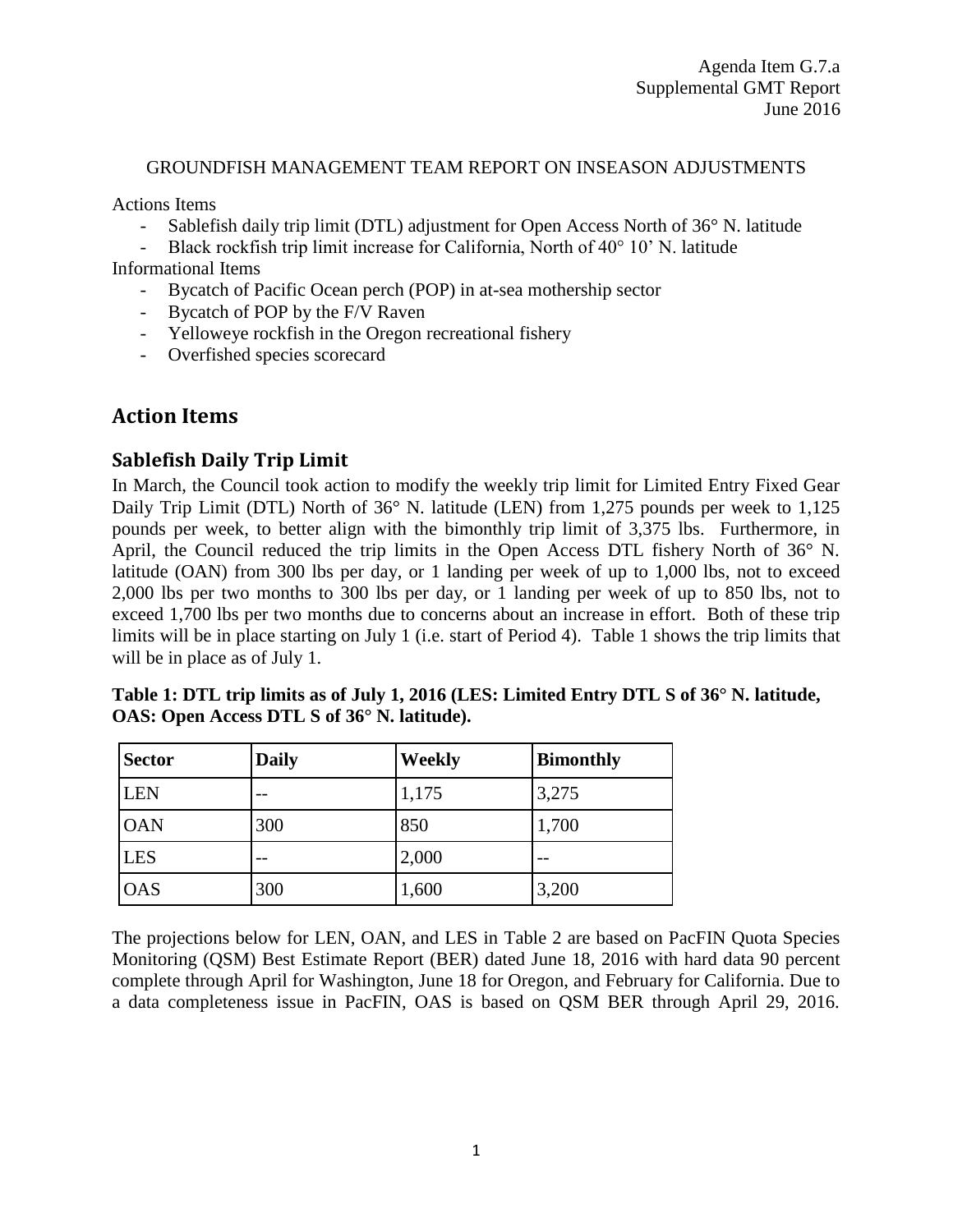| <b>Sector</b> | <b>Projected Landings (mt)</b> | Landing Target (mt)   Percent Attainment |             |
|---------------|--------------------------------|------------------------------------------|-------------|
| <b>LEN</b>    | 224-237                        | 258                                      | 86.8%-91.9% |
| <b>OAN</b>    | See Table 3                    | 425                                      |             |
| <b>LES</b>    | 404.5-586                      | 578                                      | 68.9%-89.8% |
| <b>OAS</b>    | 75.2                           | 473                                      | 15.9%       |

<span id="page-1-0"></span>**Table 2: Projected landings and percent attainment for DTL fisheries.**

In 2016, the OAN fishery has seen extremely high landings due to lack of other fishing opportunities (e.g. crab and salmon). Specifically, actual landings from the QSM BER have been approximately double the projected landings. In discussions with the Groundfish Advisory Subpanel (GAP), a proposed trip limit adjustment of 300 lbs per day, or 1 landing per week of up to 750 lbs, not to exceed 1,500 lbs per two months, was proposed for the start of Period 5 (September 1). GAP members stated that these limits would be low enough to not incentivize the additional effort that has been seen in 2016. [Table 3](#page-1-1) shows the original model predictions as well as predictions with "corrected effort" in which the model assumed that the remaining periods also experience double the landings as projected (No Action and Alternative 1- Scenario 1) as well as if the new trip limits for September had the intended effect and reduced effort to "normal" in Periods 5 and  $\overrightarrow{6}$  (Scenario 2).

| <b>Alternative</b> | <b>Effort</b><br><b>Scenario</b> | <b>Model</b><br><b>Prediction</b> | <b>Model</b><br>with<br><b>QSM</b><br>updates | <b>Factor of</b><br><b>Difference</b> | <b>Corrected</b><br><b>Effort</b><br><b>Prediction</b> | <b>Landing</b><br><b>Target</b> | <b>Percent</b><br><b>Attainment</b><br>with Effort<br><b>Corrections</b> |
|--------------------|----------------------------------|-----------------------------------|-----------------------------------------------|---------------------------------------|--------------------------------------------------------|---------------------------------|--------------------------------------------------------------------------|
| No Action          | (double)                         | 252.21                            | 382.76                                        | 0.66                                  | 496.93                                                 | 425.00                          | 116.9                                                                    |
| Alternative        | (double)                         | 240.67                            | 371.22                                        | 0.65                                  | 473.85                                                 | 425.00                          | 111.5                                                                    |
|                    | normal<br>2<br>for<br>P5/P6      | 240.67                            | 371.22                                        | 0.65                                  | 416.11                                                 | 425.00                          | 97.9                                                                     |

<span id="page-1-1"></span>**Table 3: Model Projected Landings under Various OAN Trip Limit Effort.**

**The GMT therefore recommends Alternative 1 of 300 lbs per day, or 1 landing per week of up to 750 lbs, not to exceed 1,500 lbs per two months, beginning September 1 through the end of the year.**

# **Black Rockfish, California North of 40° 10' N. Latitude**

Industry requested that a 2016 inseason adjustment of black rockfish trip limits for northern California (north of  $40^{\circ}$  10' N. latitude) be considered by the Council. The Groundfish Management Team (GMT) calculated that current landings are tracking behind projections for this year due, in part, to poor fishing conditions as a result of rough weather and sea conditions that have existed for the better part of this year. Therefore, to provide more fishing opportunity to the commercial sector as a result of these lower than expected landings, the GMT is proposing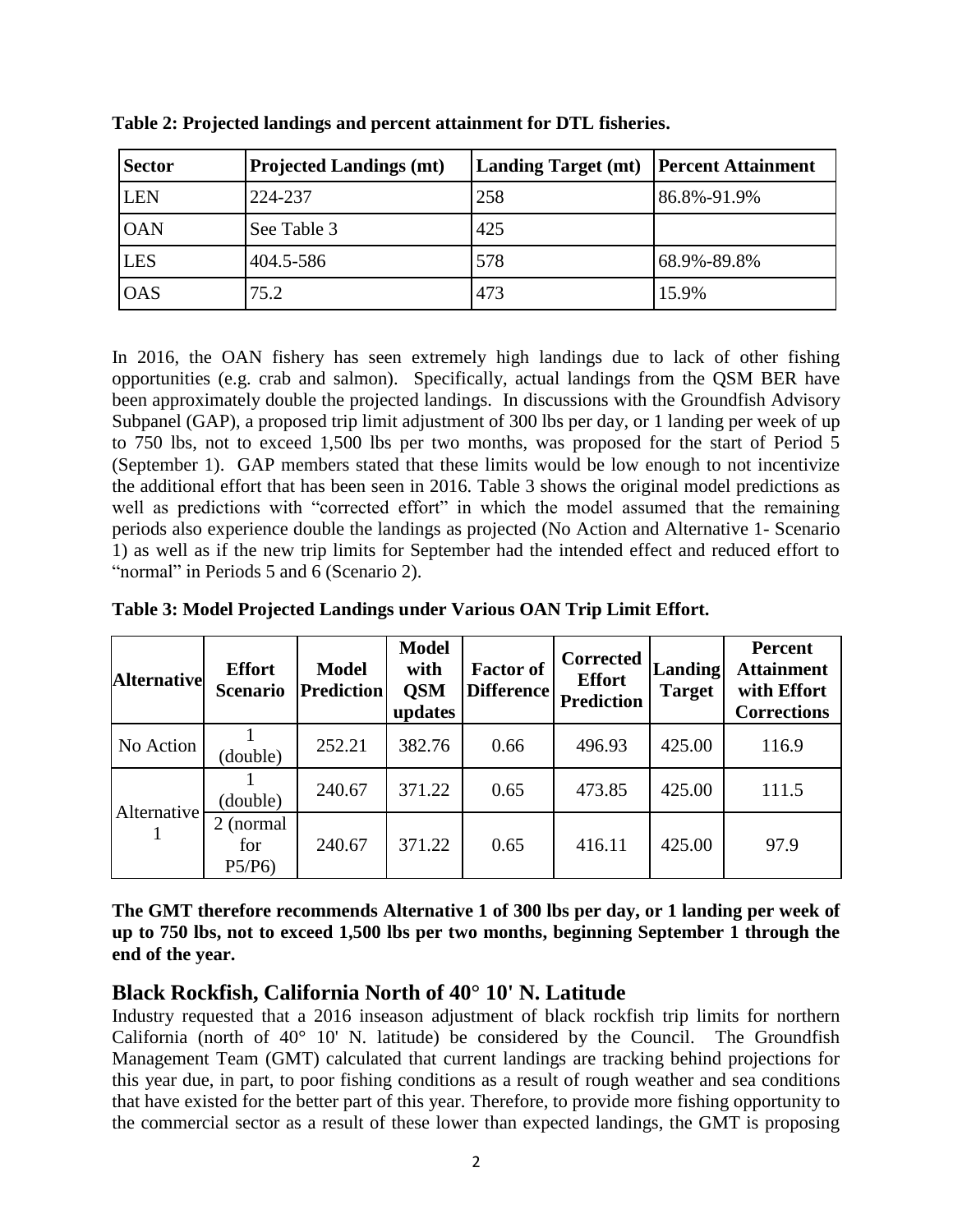that the Council consider an inseason adjustment to the minor nearshore rockfish and black rockfish fishery for California north of 40° 10' N. latitude.

For 2016, California's minor nearshore rockfishes and black rockfish trip limits for north of 40°10' N. latitude are provided in [Table 4.](#page-2-0) All trip limits apply to both the LE and OA sectors and apply to both the individual California commercial licensee in addition to the federallydefined vessel-based limits.

<span id="page-2-0"></span>**Table 4: No Action trip limits for the minor nearshore rockfish and black rockfish sectors north of 40° 10' N. latitude in 2016.**

| Period 1 | <b>Period 2</b>                                                                                        | Period 3            | Period 4                                                                                | Period 5 | Period 6 |
|----------|--------------------------------------------------------------------------------------------------------|---------------------|-----------------------------------------------------------------------------------------|----------|----------|
|          | 8,500 lb/2 months, of which no more than 1,200 lb of<br>which may be species other than black rockfish |                     | $6,000$ lb/2 months, of which<br>no more than 1,200 lb of<br>which may be species other |          |          |
|          |                                                                                                        | than black rockfish |                                                                                         |          |          |

#### **Landings History**

California's black rockfish fishery north of 40°10' N. latitude was severely impacted by the 2011 tsunami event with landings decreasing to less than half of what they were in 2010 and continuing to decrease the following year [\(Table 5\)](#page-2-1). The after effects of the tsunami damage were particularly pronounced for the Crescent City port complex infrastructure. However, since 2012, landings have been increasing with a total of 95.7 mt taken in 2015. As a result of these high landings in 2015, trip limits for period 5 and period 6 were adjusted so that a maximum of 6,000 pounds of black rockfish per period could be landed. It is generally recognized that 2015 was an anomalous year as a result of good weather and sea conditions prevailing for much of the year, strong fish aggregations, and a poor Dungeness crab season – the combination of which hasn't been experienced for some time. The reductions imposed in 2015 were due to the combination of these factors, which contributed to increased fishing effort and increased landings. Those similar conditions do not exist currently.

<span id="page-2-1"></span>

|  |  | Table 5: California commercial landings (mt) of black rockfish north of 40° 10' N. latitude. |  |  |
|--|--|----------------------------------------------------------------------------------------------|--|--|
|  |  |                                                                                              |  |  |

| Year | Landings (mt) |
|------|---------------|
| 2008 | 80.9          |
| 2009 | 86.7          |
| 2010 | 48.2          |
| 2011 | 22.3          |
| 2012 | 16.9          |
| 2013 | 27.1          |
| 2014 | 34.0          |
| 2015 | 95.7          |

Commercial landings data source: PacFIN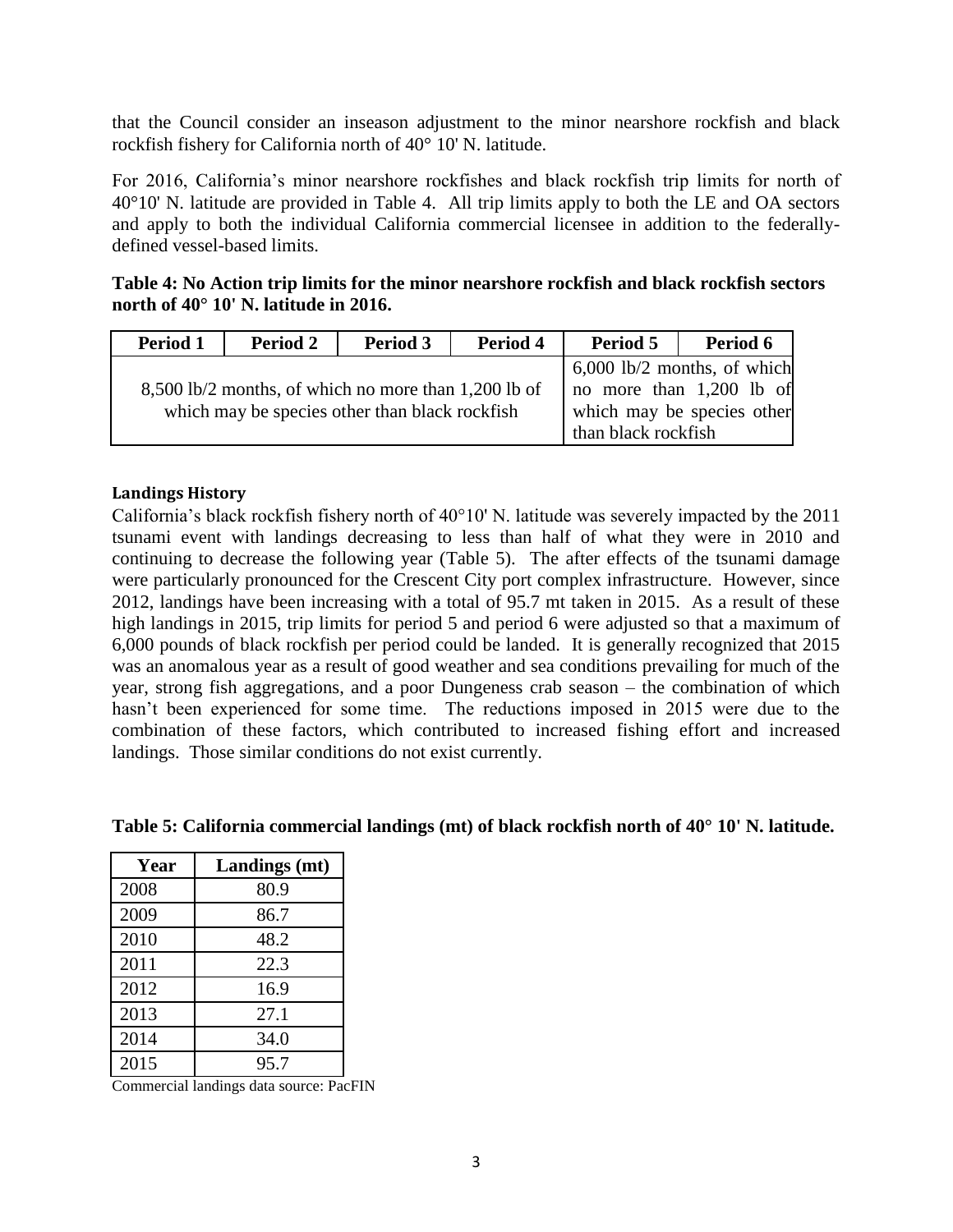#### **Proposed Trip Limits**

The GMT analyzed a range of potential trip limit increases for black rockfish [\(Table 6\)](#page-3-0) that would provide greater opportunity for this sector. These proposed trip limit action Alternatives differ from the No Action alternative in that the amounts for the last two periods would be adjusted to 6,500 pounds or 7,000 pounds per period under Alternatives 1 and 2, respectively.

<span id="page-3-0"></span>**Table 6: Trip limit alternatives for the minor nearshore rockfish and black rockfish sectors north of 40°10' N. latitude. All trip limits are in pounds with the estimated mortality given in metric tons. The sub-limit of "which no more than 1,200 lb of which may be species other than black rockfish" still applies for all periods.**

|           | Trip Limits (pounds per period) |                 |          |          |          |          |       |  |  |  |
|-----------|---------------------------------|-----------------|----------|----------|----------|----------|-------|--|--|--|
|           | <b>Period 1</b>                 | <b>Period 2</b> | Period 3 | Period 4 | Period 5 | Period 6 | Mort. |  |  |  |
| No Action |                                 |                 | 8,500    | 6,000    | 66.0     |          |       |  |  |  |
| Alt. $1$  |                                 |                 | 8,500    |          | 6,500    | 67.6     |       |  |  |  |
| Alt. 2    |                                 |                 | 8,500    | 7,000    | 69.2     |          |       |  |  |  |

**The GMT recommends adjusting California's trip limits for period 5 and period 6 for the minor nearshore rockfish and black rockfish fishery sector north of 40° 10' N. latitude from "6,000 lb/2 months, of which no more than 1,200 lb of which may be species other than black rockfish" to "7,000 lb/2 months, of which no more than 1,200 lb of which may be species other than black rockfish."**

# **Informational Items**

## **Pacific Ocean Perch Bycatch in the At-Sea Fleet**

Under Agenda Item G.2, public comments submitted by participants in the mothership (MS) sector noted significant bycatch of POP early in the season, which has the potential to constrain the ability of the MS fleet to access their allocation of whiting. As of June 23, the MS sector has taken 69.3 percent of their POP allocation, while only taking 36.6 percent of their whiting [\(Table](#page-3-1)  [7\)](#page-3-1).

| <b>Species</b> |                  | $\bf CP$          |         | <b>MS</b>        |                   |         |  |  |
|----------------|------------------|-------------------|---------|------------------|-------------------|---------|--|--|
|                | <b>Mortality</b> | <b>Allocation</b> | % Taken | <b>Mortality</b> | <b>Allocation</b> | % Taken |  |  |
| Canary         | 0.03             | 8.20              | 0.3%    | 0.31             | 5.8               | 5.4%    |  |  |
| Darkblotched   | 1.10             | 9.40              | 11.7%   | 0.42             | 6.7               | 6.2%    |  |  |
| POP            | 0.40             | 10.20             | 3.9%    | 4.99             | 7.2               | 69.3%   |  |  |
| Widow          | 11.54            | 170.00            | 6.8%    | 42.33            | 120               | 35.3%   |  |  |
| Whiting        | 46,529.30        | 102,589           | 45.4%   | 26,507           | 72,415            | 36.6%   |  |  |

### <span id="page-3-1"></span>**Table 7: Total Catch of Bycatch Species and Whiting (mt) queried from NPAC 6/23/2016 at 9:02 pm.**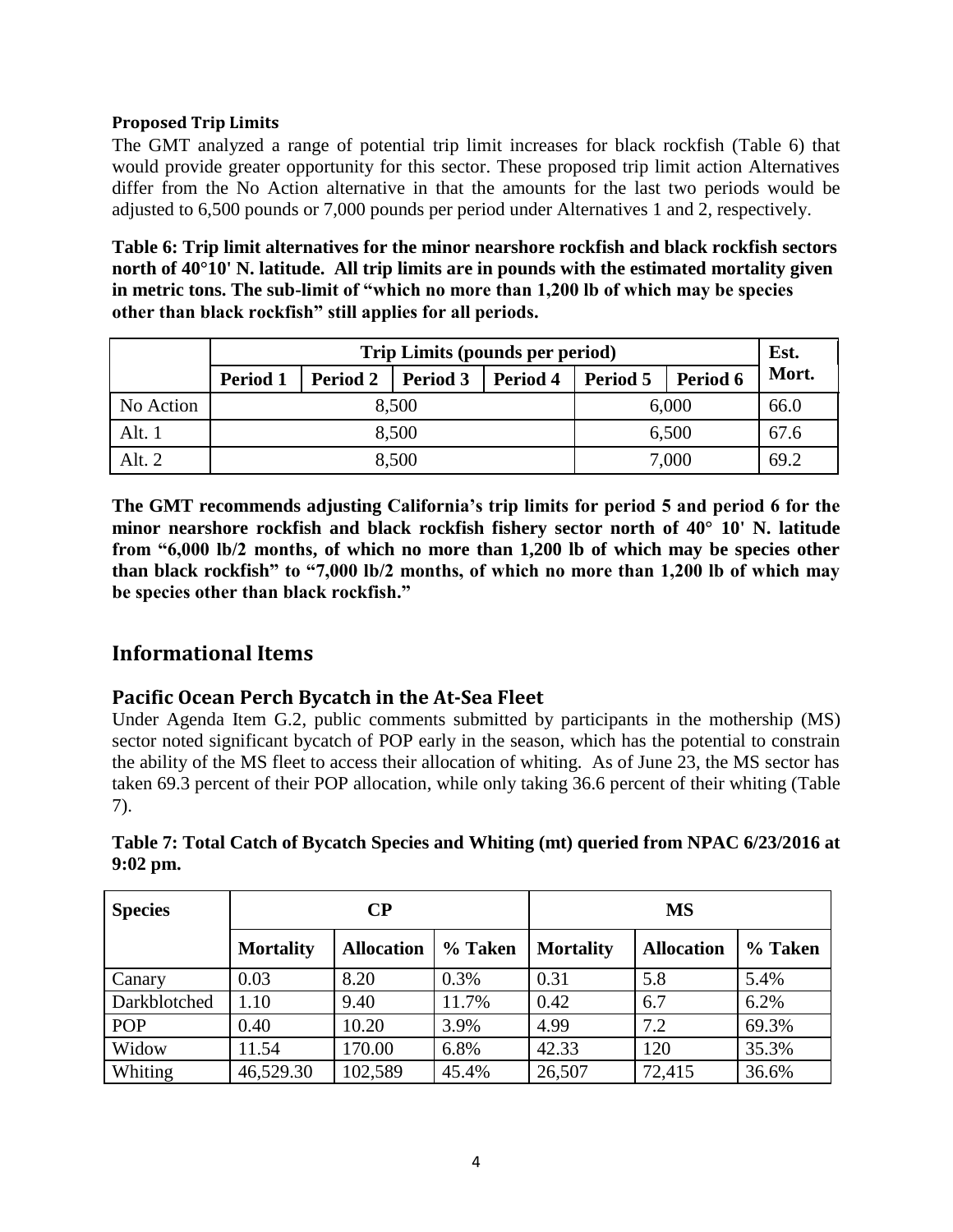If this bycatch rate of POP were to continue through the remainder of the season, the MS sector would only be able to take 53 percent of their 72,415 mt Pacific whiting allocation before exceeding their POP allocation (i.e., [(7.2 mt POP allocation / 4.99 mt POP taken)] x 26,507 mt whiting taken=38,246 mt). In order to harvest all of their Pacific whiting under the current bycatch rate, the MS sector would need 13.6 mt of POP to utilize their full whiting allocation, which is 6.4 mt above their allocation of 7.2 mt (i.e.,  $[(72, 415 \text{ mt}$  whiting allocation) /  $(26, 507 \text{ m})$ mt whiting taken)] x 4.99 mt POP taken.=13.6 mt).

Unfortunately, the options to increase the MS allocation through an inseason transfer of POP appear limited, even though there appears to be a 7 mt residual in projected impacts in the scorecard (Attachment 1). Additional allocation can only come from two sources: (1) off the top deductions (i.e. incidental open access [IOA], research, and exempted fishing permits [EFPs]) or (2) from the catcher-processor (CP) sector through a cease fishing agreement. In 2015, the Council and NMFS were able to transfer projected unused set-asides of darkblotched rockfish from the incidental open access (IOA; i.e. pink shrimp fishery) to both the MS and CP sectors based on new information on bycatch in that fishery. However, there is only 0.6 mt of POP setaside for the IOA fisheries. Furthermore, the entire research set-aside of 5.2 mt is less than the projected 6.4 mt extra that would be needed for the mothership to obtain their full whiting allocation, and a portion or all of the research set-aside may be taken. There are no EFP setasides for POP in 2016. As such, the only remaining option appears to be a transfer from the CP sector, such as occurred in 2014 when the CP volunteered to transfer projected unused darkblotched rockfish to the MS sector during an emergency Council meeting. However, as the CP sector has only attained 45.4 percent of their whiting [\(Table 7\)](#page-3-1), it is unknown how much POP may be needed for the remainder of the year.

## **POP Bycatch in the IFQ fishery: F/V Raven**

On June 22, the F/V Raven had a "lighting strike" of POP while participating in the shoreside IFQ whiting fishery. Paired with earlier catches, the F/V Raven has now exceeded their annual vessel limit of 16,422 lbs, and will not be allowed to fish IFQ for the remainder of the year. They could however cover their deficit next year and resume fishing. However, they still may participate in the mothership fishery during this year, but as noted above, the mothership sector is also having issues with bycatch of POP.

The situation with F/V Raven is very similar as to what occurred with the F/V Seeker last year with their overage of canary rockfish, which was documented by the GMT in March under [Agenda Item I.3.a, Supplemental GMT Report 2.](http://www.pcouncil.org/wp-content/uploads/2016/03/I3a_Sup_GMT_Rpt2_SEEKER_MAR2016BB.pdf) The GMT suggested at that time that the Council consider a potential mechanism to assist vessels that accidentally exceed their annual vessel limits and have to tie up until the deficit is covered.

## **Yelloweye Rockfish in the Oregon Recreational Fishery**

The GMT was informed by the Oregon Department of Fish and Wildlife (ODFW) that yelloweye rockfish in the Oregon recreational fishery is tracking higher than projected. This was due to higher than anticipated effort and yelloweye rockfish encounters during the initial opening for Pacific halibut. It is the GMT's understanding that ODFW intends to look at data again in early July (final through May and preliminary through June), and will take action through state regulations to reduce impacts to yelloweye rockfish at that time if necessary.

## **Overfished species scorecard updates**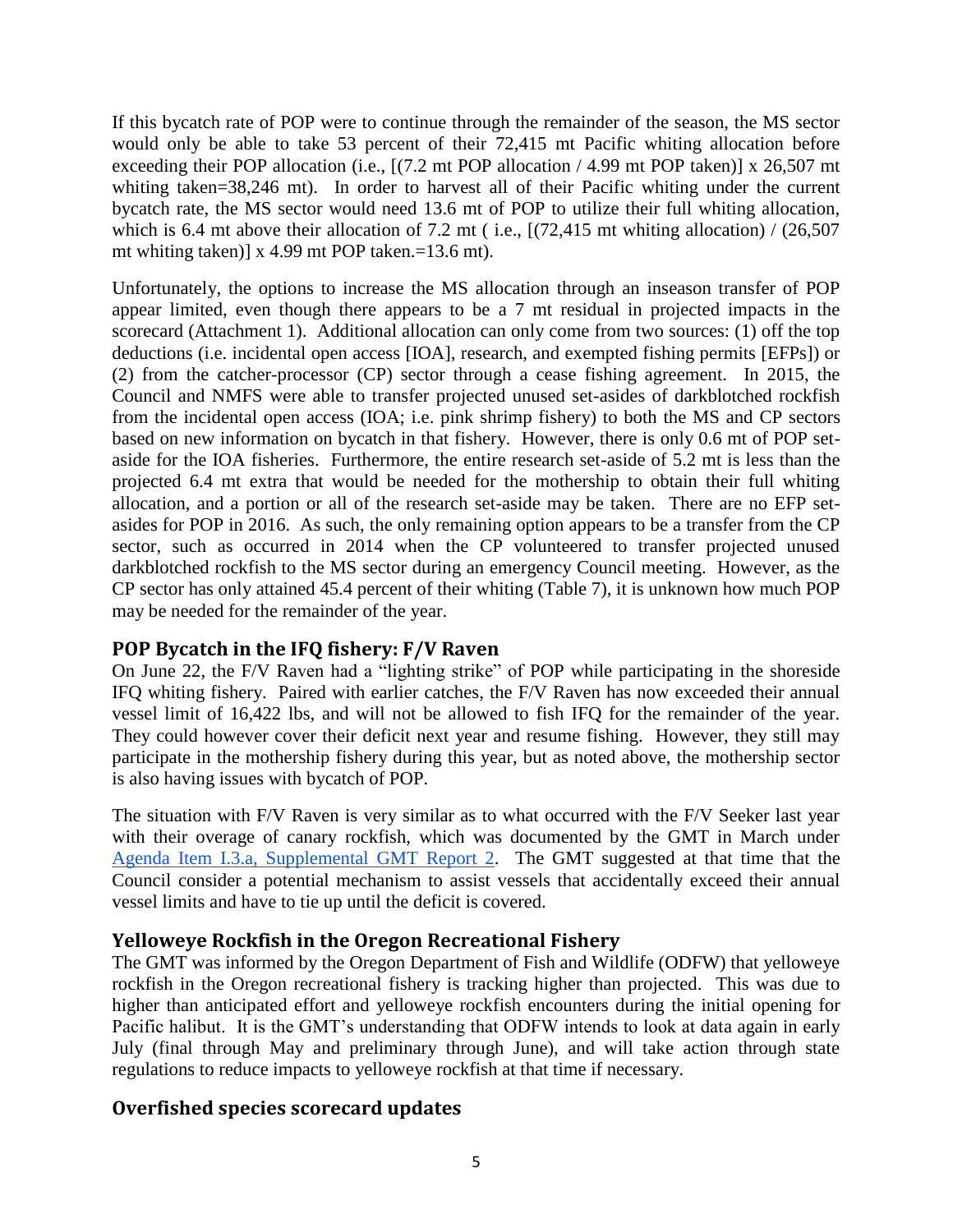The overfished species scorecard (Attachment 1) has been updated to reflect the most current information available to the GMT. The projected impact to canary rockfish from the Washington recreational sector reflects the current end of the year projection for 2016. The GMT was notified that a bycatch research project being conducted has encountered 3.5 mt more petrale sole than originally projected. Therefore, the research projected impacts for petrale sole has been increased from 14.2 to 17.7 mt.

# **Recommendations**

- **The GMT recommends Alternative 1 of 300 lbs per day, or 1 landing per week of up to 750 lbs, not to exceed 1,500 lbs per two months for Open Access north, beginning September 1 through the end of the year.**
- **The GMT recommends adjusting California's trip limits for period 5 and period 6 for the minor nearshore rockfish and black rockfish fishery sector north of 40°10' N. latitude from "6,000 lb/2 months, of which no more than 1,200 lb of which may be species other than black rockfish" to "7,000 lb/2 months, of which no more than 1,200 lb of which may be species other than black rockfish."**

PFMC 06/27/16